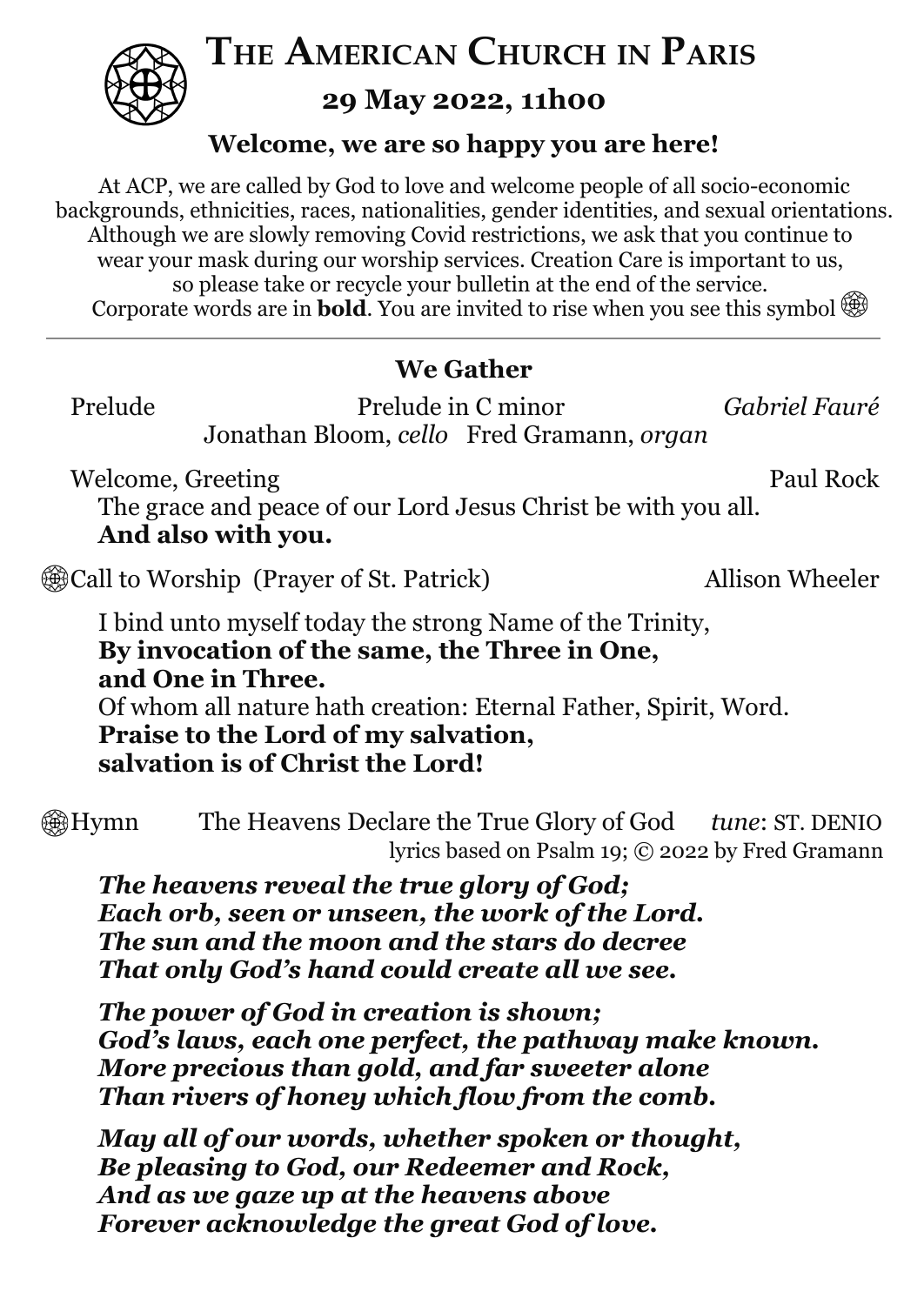*Sing praise to the Father, sing praise to the Son; Sing praise to the Spirit, the great Three in One. May we sense your presence in infinite space Until, in Your presence, we meet face to face.*

**ED** Prayer of Common Confession

**God in Three Persons, in your very being you are held together by love. You call us, your diverse children, into a shared life of faith; to love one another as you have loved us. We confess that it is very hard some days. Forgive us when we grab hold of fear and anger to fill in the cracks of our confusion. Give us endurance and strength to sink our cups deep into the well of your eternal love, and do the hard work of extending care and compassion that is beyond us and reveals your truth and beauty.** *(time of silent prayer)*

**Words of Assurance** 

Imperfect and broken friends, as we have been loved and forgiven, **Let us love and forgive each other. Amen.**

**Gioria Patri, No. 579** 

Children's Blessing Allison Wheeler

*Children may come forward for a pastoral blessing and then go to their worship space.*

#### **<sup>3</sup> Passing of the Peace**

*Congregants who produced art for Dif erent Together are invited to bring their pieces to the Chancel at this time.*

Music Brother James' Air arr. *Barbara Kinyon* Members of the Bronze Ringers and Celebration Ringers

## **Sermon Series: Different Together**

*Pursuing unity in Christ in the midst of diversity - and all its benefits and challenges! This series will take us through Pentecost and help us untangle what it means to speak dif erent languages, but through the Spirit, learn to truly appreciate each other and love God more fully.*

Scripture Reading Ecclesiastes 4:9-12 Jacob Yau *(Reading in Cantonese, page 538 in the pew Bibles)*

Sermon God is a Small Group Paul Rock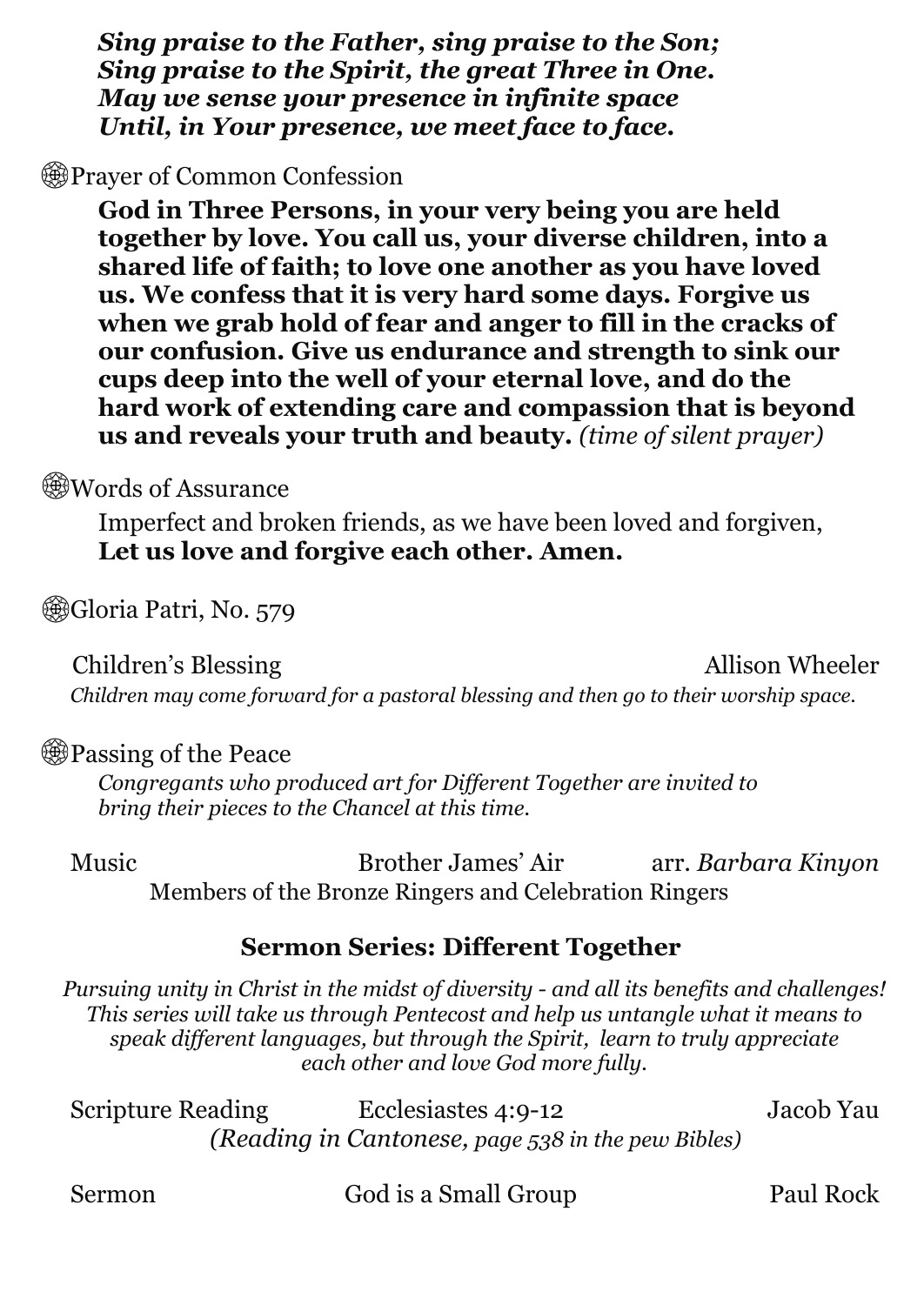### **We Respond and Are Sent into the World**

Prayers of the People Reggie Williams

*We bring our struggles, celebrations, and selves to God.*

The Lord's Prayer *(in your mother tongue)*

**Our Father, who art in heaven, hallowed be thy name; thy kingdom come; thy will be done; on earth as it is in heaven. Give us this day our daily bread. And forgive us our trespasses, as we forgive those who trespass against us. And lead us not into temptation; but deliver us from evil. For thine is the kingdom, the power and the glory, for ever and ever. Amen.**

Call for Offering & Engagement in Mission Peter DeWit

Offertory Music Love Divine arr. *Fred Gramann* Members of the Bronze Ringers and Celebration Ringers

**B**Doxology

*Praise God, from whom all blessings flow In heav'n above and earth below! One God, three persons, we adore; To God be praise forevermore!*

**Example 20** Prayer of Dedication **Reggie Williams** 

Hymn Faithful God, You Sent Your Spirit *tune*: NETTLETON ("Come, Thou Fount of Every Blessing") Text: Copyright © 2008 by Carolyn Winfrey Gillette

*Faithful God, you sent your Spirit Long ago at Pentecost. You gave life and said to share it, All as one, beneath your cross. May we see your wondrous blessing When your people everywhere Work together, all confessing Faith that binds us, faith to share.*

*God of hope, you daily nurture Those who seek to follow you. You're not bound by any culture; You love rich and poor ones, too. In an ever-changing nation, May your churches welcome in Every child of your creation, Giving hope to all again.*